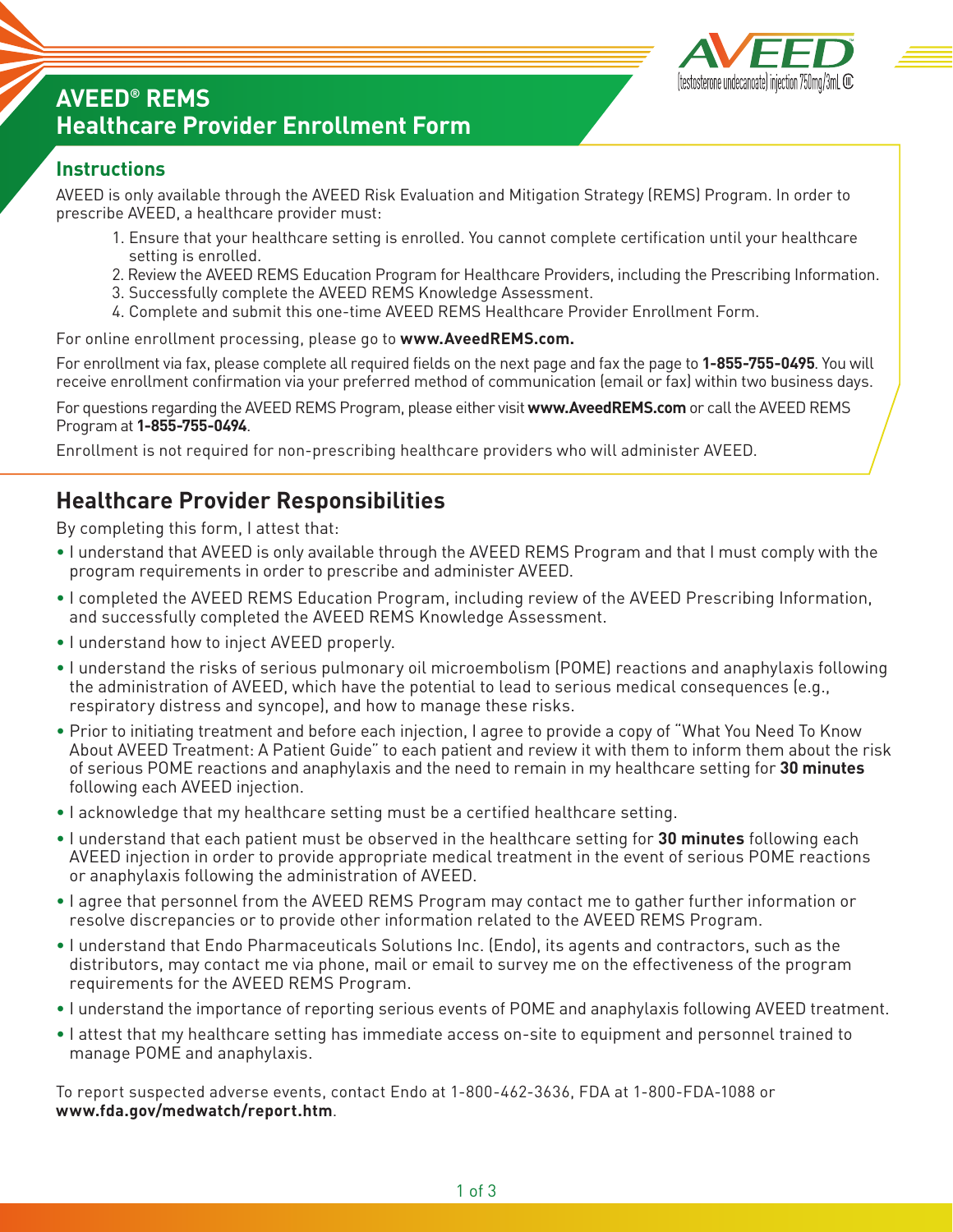

# **HEALTHCARE PROVIDER INFORMATION (\*REQUIRED FIELDS):**

|                                                                                                                                                                             |  | $\Box$ M.D. $\Box$ D.O. $\Box$ Physician Assistant $\Box$ Nurse Practitioner |                           |         |                                |  |  |
|-----------------------------------------------------------------------------------------------------------------------------------------------------------------------------|--|------------------------------------------------------------------------------|---------------------------|---------|--------------------------------|--|--|
| <b>SPECIALTY:</b><br>$\Box$ Endocrinology                                                                                                                                   |  | $\Box$ Primary Care $\Box$ Urology                                           |                           |         |                                |  |  |
| *First Name (please print)                                                                                                                                                  |  | MI                                                                           | *Last Name (please print) |         | *Email Address                 |  |  |
| *Phone Number                                                                                                                                                               |  | Ext                                                                          | *DEA Number               |         | State License Number and State |  |  |
| *Prescriber NPI                                                                                                                                                             |  |                                                                              | *Fax Number               |         |                                |  |  |
| *Healthcare Setting Name                                                                                                                                                    |  |                                                                              |                           |         |                                |  |  |
| *Address                                                                                                                                                                    |  |                                                                              |                           |         |                                |  |  |
| *City                                                                                                                                                                       |  |                                                                              | *State                    | $*$ Zip |                                |  |  |
| *Preferred Method of Communication (please select one)                                                                                                                      |  |                                                                              |                           |         |                                |  |  |
| $\square$ Email                                                                                                                                                             |  | $\Box$ Fax                                                                   |                           |         |                                |  |  |
| I understand that this enrollment and certification only applies to me, and does not apply to any healthcare<br>setting that employs me or in which I may have an interest. |  |                                                                              |                           |         |                                |  |  |

| *Healthcare Provider Signature |  |  |
|--------------------------------|--|--|
|--------------------------------|--|--|

\* Date (MM/DD/YYYY)